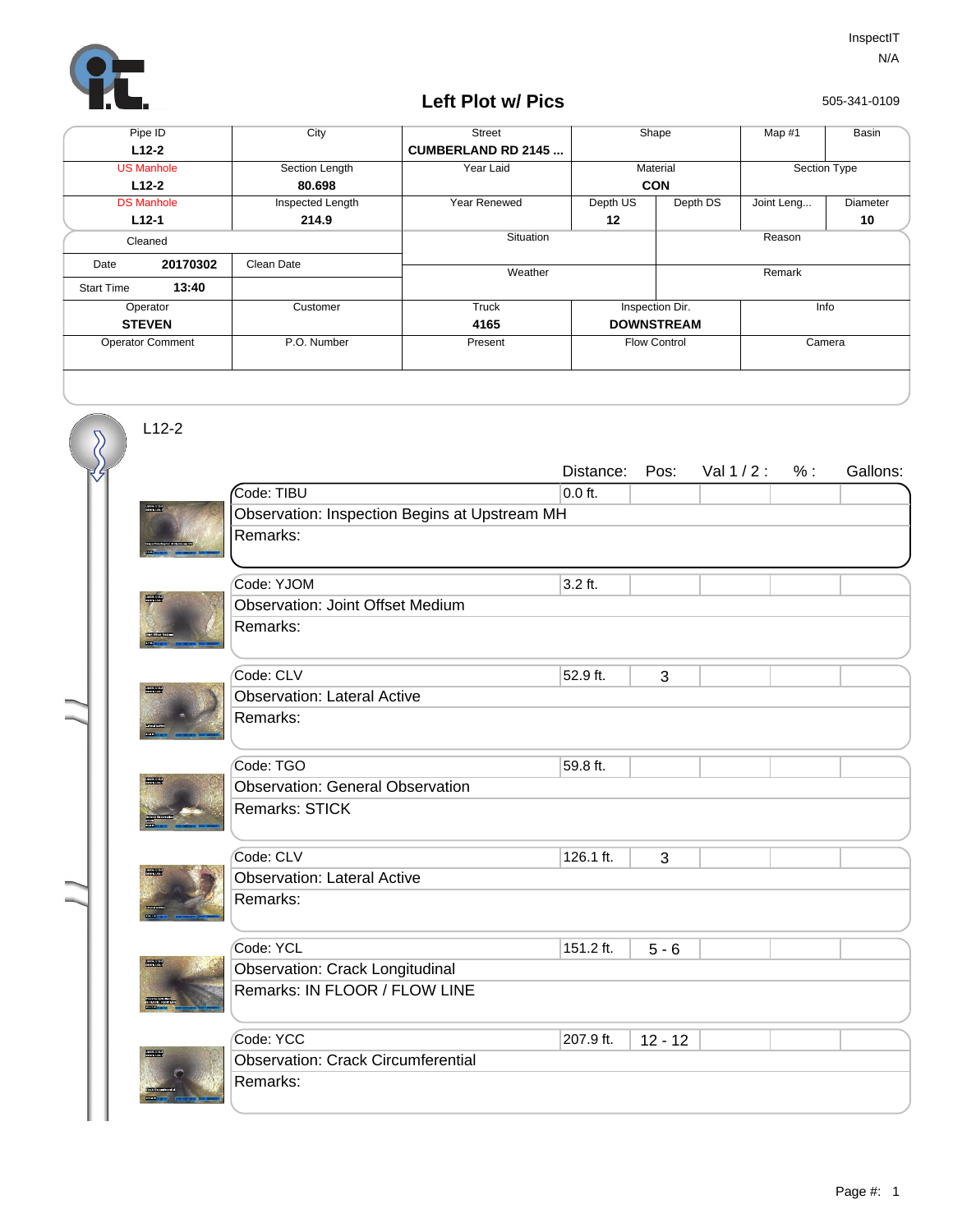

## **Left Plot w/ Pics**

505-341-0109

| Pipe ID                 |          | City             | <b>Street</b>             | Shape               |                         | Map #1       | Basin    |
|-------------------------|----------|------------------|---------------------------|---------------------|-------------------------|--------------|----------|
| $L12-2$                 |          |                  | <b>CUMBERLAND RD 2145</b> |                     |                         |              |          |
| <b>US Manhole</b>       |          | Section Length   | Year Laid                 | Material            |                         | Section Type |          |
| $L12-2$                 |          | 80.698           |                           | <b>CON</b>          |                         |              |          |
| <b>DS Manhole</b>       |          | Inspected Length | Year Renewed              | Depth US            | Depth DS                | Joint Leng   | Diameter |
|                         | $L12-1$  | 214.9            |                           | 12                  |                         |              | 10       |
| Cleaned                 |          |                  | Situation                 | Reason              |                         |              |          |
| Date                    | 20170302 | Clean Date       |                           |                     |                         |              |          |
|                         |          |                  | Weather                   |                     |                         | Remark       |          |
| <b>Start Time</b>       | 13:40    |                  |                           |                     |                         |              |          |
| Operator                |          | Customer         | Truck                     |                     | Inspection Dir.<br>Info |              |          |
| <b>STEVEN</b>           |          |                  | 4165                      | <b>DOWNSTREAM</b>   |                         |              |          |
| <b>Operator Comment</b> |          | P.O. Number      | Present                   | <b>Flow Control</b> |                         | Camera       |          |
|                         |          |                  |                           |                     |                         |              |          |
|                         |          |                  |                           |                     |                         |              |          |
| --                      |          |                  |                           |                     |                         |              |          |



|  | Code: YCC                                                   | $210.8$ ft. | $12 - 12$ |  |  |  |  |
|--|-------------------------------------------------------------|-------------|-----------|--|--|--|--|
|  | Observation: Crack Circumferential                          |             |           |  |  |  |  |
|  | IRemarks:                                                   |             |           |  |  |  |  |
|  |                                                             |             |           |  |  |  |  |
|  |                                                             |             |           |  |  |  |  |
|  | Code: TIED                                                  | $214.9$ ft. |           |  |  |  |  |
|  | Observation: nspection Ends at Downstream MH                |             |           |  |  |  |  |
|  | Remarks: HVY DETERIATION / CRACKS / HAD 4168 PULL STICK OUT |             |           |  |  |  |  |
|  |                                                             |             |           |  |  |  |  |

L12-1

 $\mathcal{S}$ 

mil.